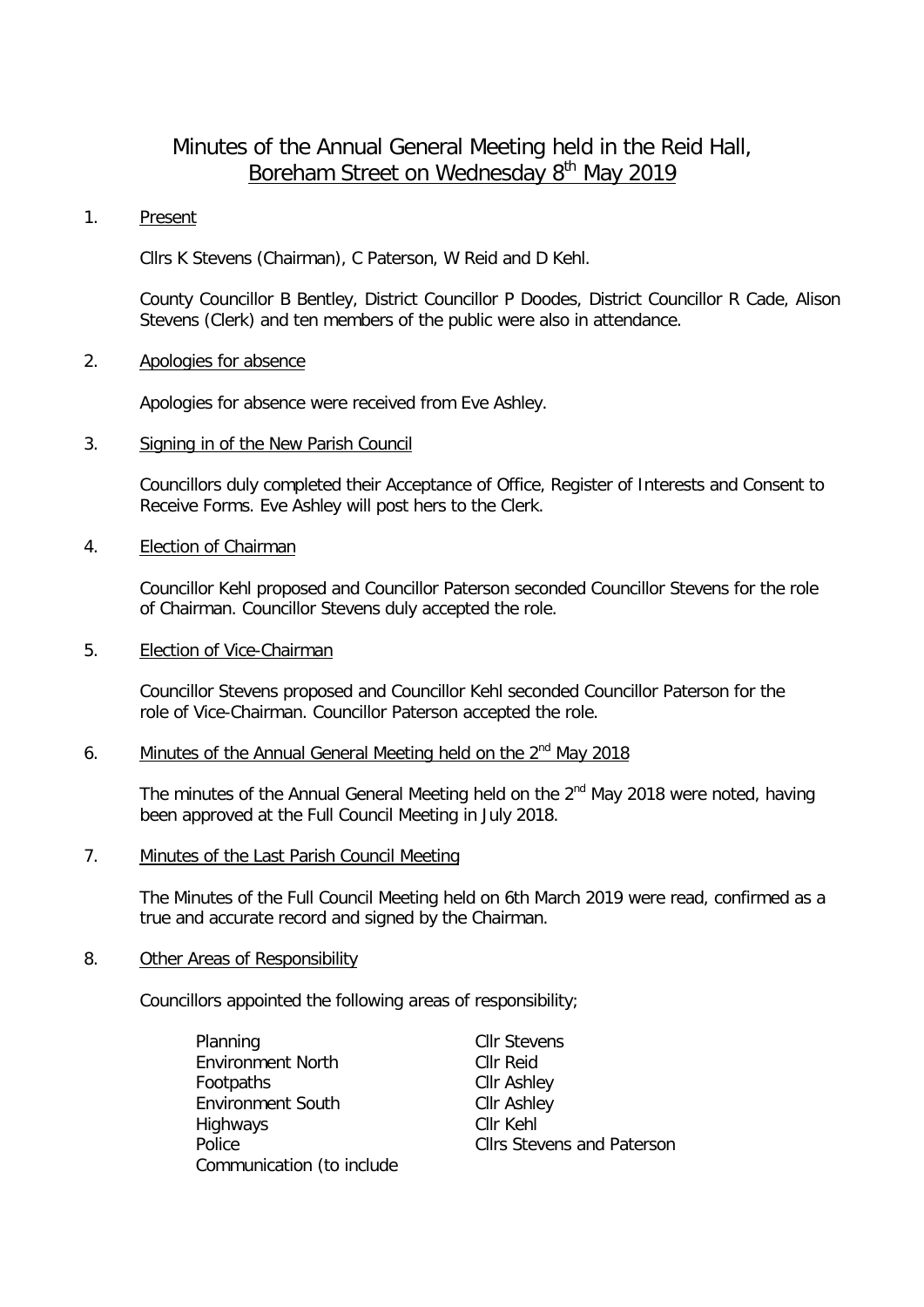responsibility for both the website and the community distribution list) Cllr Reid Speedwatch Cllr Paterson and Mr Lawrence Tree Warden Cllr Reid

#### 9. To adopt the Standing Orders and Financial Regulations

Councillors resolved to accept the NALC Standing Orders (2018) and Financial Regulations which were distributed to councillors before the meeting.

#### 10. To appoint Councillors to serve as Representatives of the Parish Council on the following bodies.

Representative to the Village Hall Trust Cllr Reid Wealden District Association of Local Councils Cllrs Stevens and Paterson East Sussex ALC Ltd (to attend the AGM) Cllrs Stevens

# 11. To approve the accounts for the financial year to  $31<sup>st</sup>$  March 2019.

Councillors resolved;

- i: to approve the annual governance statement for the financial year to  $31<sup>st</sup>$  March 2019.
- ii: to approve the accounts, the risk management document, the asset schedule and the internal audit arrangements for the financial year to 31<sup>st</sup> March 2019.
- iii: that they are exempt from an External Audit for the year to  $31<sup>st</sup>$  March 2019 because the Parish Council's receipts and payments for the year were each less than £25000.

#### 12. Payment of Annual Subscriptions

Councillors resolved unanimously that the following subscriptions and insurance are paid for 2019-2020;

Wealden District Association of Local Councils Society of Local Council Clerks Sussex Association of Local Councils Zurich Insurance Information Commissioner

#### 13. Bank Signatories

Councillors **resolved** to add Councillors Reid and Paterson to the list of cheque signatories. Councillor Stevens will remain a signatory.

14. Code of Conduct

Councillors **resolved** to re-adopt and abide by the Code of Conduct introduced by Wealden District Council under the Localism Act 2012.

#### 15. General Power of Competence

Wartling Parish Council **resolved** that it meets the prescribed conditions for the General Power of Competence.